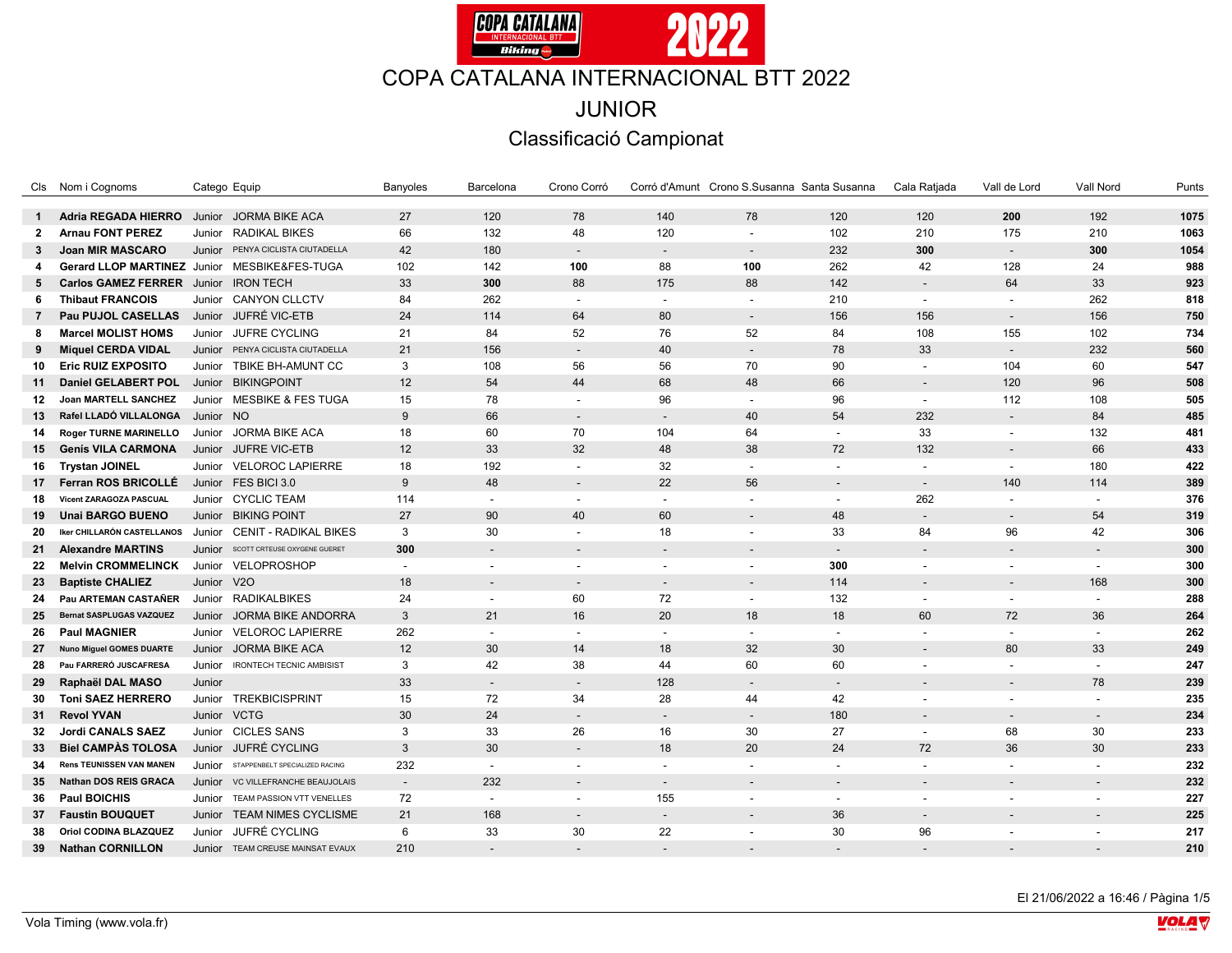

Classificació Campionat

|    | Cls Nom i Cognoms                                      |        | Catego Equip                                             | Banyoles                 | Barcelona                | Crono Corró              |                                | Corró d'Amunt Crono S.Susanna Santa Susanna |                          | Cala Ratjada             | Vall de Lord             | Vall Nord                | Punts |
|----|--------------------------------------------------------|--------|----------------------------------------------------------|--------------------------|--------------------------|--------------------------|--------------------------------|---------------------------------------------|--------------------------|--------------------------|--------------------------|--------------------------|-------|
| 40 | <b>Ayral MAXIME</b>                                    |        | Junior TEAM CALVISSON VTT                                | $\sim$                   | 210                      | $\sim$                   |                                |                                             | $\sim$                   | $\overline{\phantom{a}}$ | $\overline{a}$           |                          | 210   |
| 41 | Alvaro ROJAS MORENO Junior                             |        | <b>GACOSUR</b>                                           | 18                       | $\overline{\phantom{a}}$ | $\overline{\phantom{a}}$ | $\sim$                         |                                             | $\overline{\phantom{a}}$ | 192                      | $\overline{\phantom{a}}$ |                          | 210   |
| 42 | <b>Marco BETTEO</b>                                    |        | Junior SCOTT RACING TEAM                                 | $\overline{\phantom{a}}$ | $\overline{\phantom{a}}$ |                          | 200                            |                                             | $\overline{\phantom{a}}$ | $\overline{\phantom{a}}$ |                          |                          | 200   |
| 43 | Pablo GARCÍA MENAS                                     |        | Junior GACOSUR                                           | 30                       | $\overline{\phantom{a}}$ | $\blacksquare$           | $\sim$                         | $\overline{\phantom{a}}$                    | $\blacksquare$           | 168                      | $\sim$                   | $\overline{\phantom{a}}$ | 198   |
| 44 | <b>Jules ROSSEL</b>                                    |        | Junior TEAM CALVISSON VTT                                | 192                      |                          |                          |                                |                                             |                          |                          |                          |                          | 192   |
| 45 | <b>Julien HEMON</b>                                    |        | Junior VELOROC LAPIERRE                                  |                          | $\sim$                   | $\overline{\phantom{a}}$ |                                |                                             | 192                      | $\blacksquare$           |                          | $\overline{\phantom{a}}$ | 192   |
|    | Marc VENEGAS RAMOS Junior T-BIKES BH AMUNT CC          |        |                                                          | $\sim$<br>$\mathbf{3}$   | 24                       | 12                       | $\overline{\phantom{a}}$<br>18 | $\sim$<br>14                                | 24                       |                          | $\sim$<br>56             | 30                       | 181   |
| 46 | <b>Antoine TRAN VAN</b>                                |        | Junior TEAM HAUTE GARONNE VTT                            | 180                      | $\overline{\phantom{a}}$ | $\blacksquare$           | $\sim$                         |                                             | $\overline{a}$           | $\overline{\phantom{a}}$ |                          | $\overline{\phantom{a}}$ | 180   |
| 47 | Eliel NUÑEZ ALONSO                                     |        |                                                          |                          |                          |                          |                                |                                             |                          |                          | $\sim$                   |                          |       |
| 48 |                                                        |        | Junior DR. BIKE GRANADA, C.D.                            |                          | $\overline{\phantom{a}}$ |                          |                                |                                             |                          | 180                      |                          | $\overline{\phantom{a}}$ | 180   |
| 49 | Aniol SITJÀ GIFREU                                     |        | Junior RADIKALBIKES                                      | 3                        | 30                       | 36                       | 22                             | 26                                          | 27                       | $\sim$                   | $\sim$                   | 33                       | 177   |
| 50 | <b>Aleix MOYANO SABATER</b>                            |        | Junior TERBIKES-BAIX TER                                 | $\mathbf{3}$             | 27                       |                          | 16                             |                                             | $\blacksquare$           | 66                       | 60                       | $\overline{\phantom{a}}$ | 172   |
| 51 | <b>Artur MENDONÇA</b>                                  | Junior | SELEÇÃO NACIONAL PORTUGUESA                              | 168                      | $\sim$                   | $\overline{\phantom{a}}$ | $\sim$                         | $\overline{\phantom{a}}$                    | $\sim$                   | $\blacksquare$           | $\sim$                   | $\overline{\phantom{a}}$ | 168   |
| 52 | <b>Alix ANDRE GALLIS</b>                               |        | Junior PASSION VTT VENELLES                              | $\overline{\phantom{a}}$ | $\overline{a}$           |                          |                                |                                             | 168                      |                          |                          |                          | 168   |
| 53 | <b>Debord ROMAIN</b>                                   |        | Junior HASE                                              | 156                      | $\sim$                   | $\overline{\phantom{a}}$ | $\sim$                         | $\blacksquare$                              | $\sim$                   | $\blacksquare$           | $\overline{\phantom{a}}$ | $\overline{\phantom{a}}$ | 156   |
| 54 | <b>Marc MARINA TORRES</b>                              |        | Junior ADDICT BIKES TEAM                                 | $\mathbf{3}$             | 27                       | 20                       | $\overline{\phantom{a}}$       | 34                                          | 24                       | 48                       |                          |                          | 156   |
| 55 | Guillem MIRANDA PARTERA Junior TREK BICISPRINT SABDELL |        |                                                          | 3                        | 21                       | 24                       | 20                             | 36                                          | 27                       | $\sim$                   | 24                       | $\overline{\phantom{a}}$ | 155   |
| 56 | Pol FONT                                               |        | Junior BICIEQUIP                                         | $\mathbf{3}$             | 18                       | 11                       | 24                             | 28                                          | 30                       |                          | $\blacksquare$           | 33                       | 147   |
| 57 | <b>Guilhem PIT</b>                                     |        | Junior CALVISSON VTT                                     | 3                        | $\sim$                   | $\overline{\phantom{a}}$ | $\sim$                         | $\overline{\phantom{a}}$                    | $\overline{\phantom{a}}$ | $\blacksquare$           | $\overline{\phantom{a}}$ | 142                      | 145   |
| 58 | <b>Guillaume DEURWEILHER</b>                           |        | Junior TEAM BAGNOL JO.WE OMEGA                           | 142                      | $\overline{\phantom{a}}$ |                          | $\overline{\phantom{a}}$       |                                             | $\blacksquare$           | $\overline{\phantom{a}}$ | $\overline{\phantom{a}}$ | $\overline{\phantom{a}}$ | 142   |
| 59 |                                                        |        | Sergio SANCHEZ LOPEZ Junior NORMATEX - JPGARCIA - ULEVEL | $\overline{\phantom{a}}$ | $\overline{\phantom{a}}$ | $\overline{\phantom{a}}$ | $\overline{\phantom{a}}$       | $\overline{\phantom{a}}$                    | $\blacksquare$           | 142                      | $\blacksquare$           | $\overline{\phantom{a}}$ | 142   |
| 60 | <b>Ronald SORRIBES ARAUZ</b>                           |        | Junior MIGSEGRE BIKE CLUB                                | $\mathbf{3}$             |                          |                          |                                |                                             |                          |                          | 88                       | 48                       | 139   |
| 61 | <b>Casper CASSERSTEDT</b>                              |        | Junior CK NATÉN                                          | 132                      | $\sim$                   | $\overline{\phantom{a}}$ | $\overline{\phantom{a}}$       | $\overline{\phantom{a}}$                    | $\overline{\phantom{a}}$ | $\overline{\phantom{a}}$ | $\sim$                   | $\overline{\phantom{a}}$ | 132   |
| 62 | Eloi MACIÀ VIDAL                                       |        | Junior ECCO                                              | $\mathbf{3}$             | 24                       |                          | 22                             |                                             |                          |                          | 52                       | 30                       | 131   |
| 63 | <b>Morris GRUITERS</b>                                 |        | Junior MBC BAR END                                       | 120                      | $\sim$                   |                          | $\sim$                         |                                             | $\overline{\phantom{a}}$ | $\blacksquare$           | $\blacksquare$           | $\overline{\phantom{a}}$ | 120   |
| 64 | <b>Emilio REINOSO SANCHEZ</b>                          |        | Junior UVES-SPIUK RACING TEAM                            |                          | $\overline{\phantom{a}}$ |                          |                                |                                             |                          |                          |                          | 120                      | 120   |
| 65 | Enzo VAZQUEZ DUCHAMP                                   |        | Junior AMUNT CC-TBIIKES-BH                               | 6                        | 33                       | 28                       | 20                             | $\blacksquare$                              | 33                       | $\blacksquare$           | $\overline{\phantom{a}}$ | $\overline{\phantom{a}}$ | 120   |
| 66 | Francisco Jose BERNAL CARDO                            |        | Junior GACOSUR                                           |                          | $\overline{\phantom{a}}$ |                          | $\overline{\phantom{a}}$       | $\overline{\phantom{a}}$                    | $\blacksquare$           | 114                      |                          | $\overline{\phantom{a}}$ | 114   |
| 67 | Arnau ILLA FÀBREGAS                                    |        | Junior JUFRE VIC-ETB                                     | 3                        | 24                       | $\overline{\phantom{a}}$ | $\overline{\phantom{a}}$       | 11                                          | 21                       | 54                       | $\blacksquare$           | $\overline{\phantom{a}}$ | 113   |
| 68 | <b>Fantin GLOUX</b>                                    |        | Junior BIKE LOCATION                                     | $\overline{a}$           | $\overline{a}$           |                          | 112                            | $\overline{\phantom{a}}$                    | $\overline{a}$           |                          | $\overline{\phantom{a}}$ |                          | 112   |
| 69 | Yago DORADO PORTO                                      | Junior | <b>CATBIKE</b>                                           | 3                        | 18                       | 10                       | 14                             | 22                                          | 21                       | $\blacksquare$           | 22                       | $\overline{\phantom{a}}$ | 110   |
| 70 | <b>Kay DE BRUYCKERE</b>                                |        | Junior BERT CONTAINERS DOLTCINI                          | 108                      | $\overline{a}$           |                          | $\overline{\phantom{a}}$       |                                             | $\overline{a}$           |                          | $\overline{\phantom{a}}$ | $\overline{\phantom{a}}$ | 108   |
| 71 | <b>Louis BELTRITTI</b>                                 |        | Junior CALVISSON VTT                                     | $\sim$                   | $\blacksquare$           | $\sim$                   | $\overline{\phantom{a}}$       | $\blacksquare$                              | 108                      | $\blacksquare$           | $\blacksquare$           | $\overline{\phantom{a}}$ | 108   |
| 72 | <b>Emile WALKER</b>                                    |        | Junior ENTENTE XC64                                      | 18                       | $\overline{a}$           |                          |                                |                                             | $\overline{a}$           |                          | $\overline{a}$           | 90                       | 108   |
| 73 | David MOLANO                                           | Junior | <b>MESBIKE &amp; FES-TUGA</b>                            | 3                        | 18                       | 11                       | 14                             | $\overline{\phantom{a}}$                    | $\blacksquare$           | $\blacksquare$           | 32                       | 27                       | 105   |
| 74 | <b>Marius AUNE</b>                                     | Junior | LØRENSKOG CYKLEKLUBB                                     | $\sim$                   | 102                      |                          | $\overline{\phantom{a}}$       |                                             | $\overline{a}$           | $\overline{\phantom{a}}$ | $\overline{\phantom{a}}$ | $\overline{\phantom{a}}$ | 102   |
| 75 | Jose Juan NAVARRO GARCIA                               |        | Junior NORMATEX - JPGARCIA - ULEVEL                      | $\overline{\phantom{a}}$ | $\sim$                   | $\sim$                   | $\overline{\phantom{a}}$       | $\blacksquare$                              | $\blacksquare$           | 102                      | $\blacksquare$           |                          | 102   |
| 76 | <b>Oriol ESCRIBANO ORTEGA</b>                          |        | Junior VB SPORTS                                         | $\mathbf{3}$             | 15                       | 18                       |                                |                                             | $\overline{\phantom{a}}$ | 36                       | 28                       | $\overline{\phantom{a}}$ | 100   |
| 77 | Jan BOTELLA BOLIART                                    |        | Junior UNIÓ CICLISTA SANT CUGAT                          | $\overline{\phantom{a}}$ | 33                       | $\overline{\phantom{a}}$ | $\overline{\phantom{a}}$       | $\overline{\phantom{a}}$                    | 33                       | $\blacksquare$           | $\sim$                   | 33                       | 99    |
| 78 | <b>Ernest PERICAY CUFI</b>                             |        | Junior TERBIKES-BAIX TER                                 | $\overline{\phantom{a}}$ | $\overline{\phantom{a}}$ |                          | 14                             | 12                                          | $\overline{\phantom{a}}$ |                          | 44                       | 27                       | 97    |
| 79 | <b>Sofian CORNIGLION</b>                               |        | Junior BAGNOL JO.WE OMEGA                                | 96                       | $\sim$                   |                          |                                |                                             | $\blacksquare$           |                          | $\blacksquare$           |                          | 96    |
| 80 | <b>Louis LIENS</b>                                     |        | Junior VELOROC LAPIERRE                                  |                          | 96                       |                          |                                |                                             |                          |                          |                          |                          | 96    |
|    |                                                        |        |                                                          |                          |                          |                          |                                |                                             |                          |                          |                          |                          |       |

El 21/06/2022 a 16:46 / Pàgina 2/5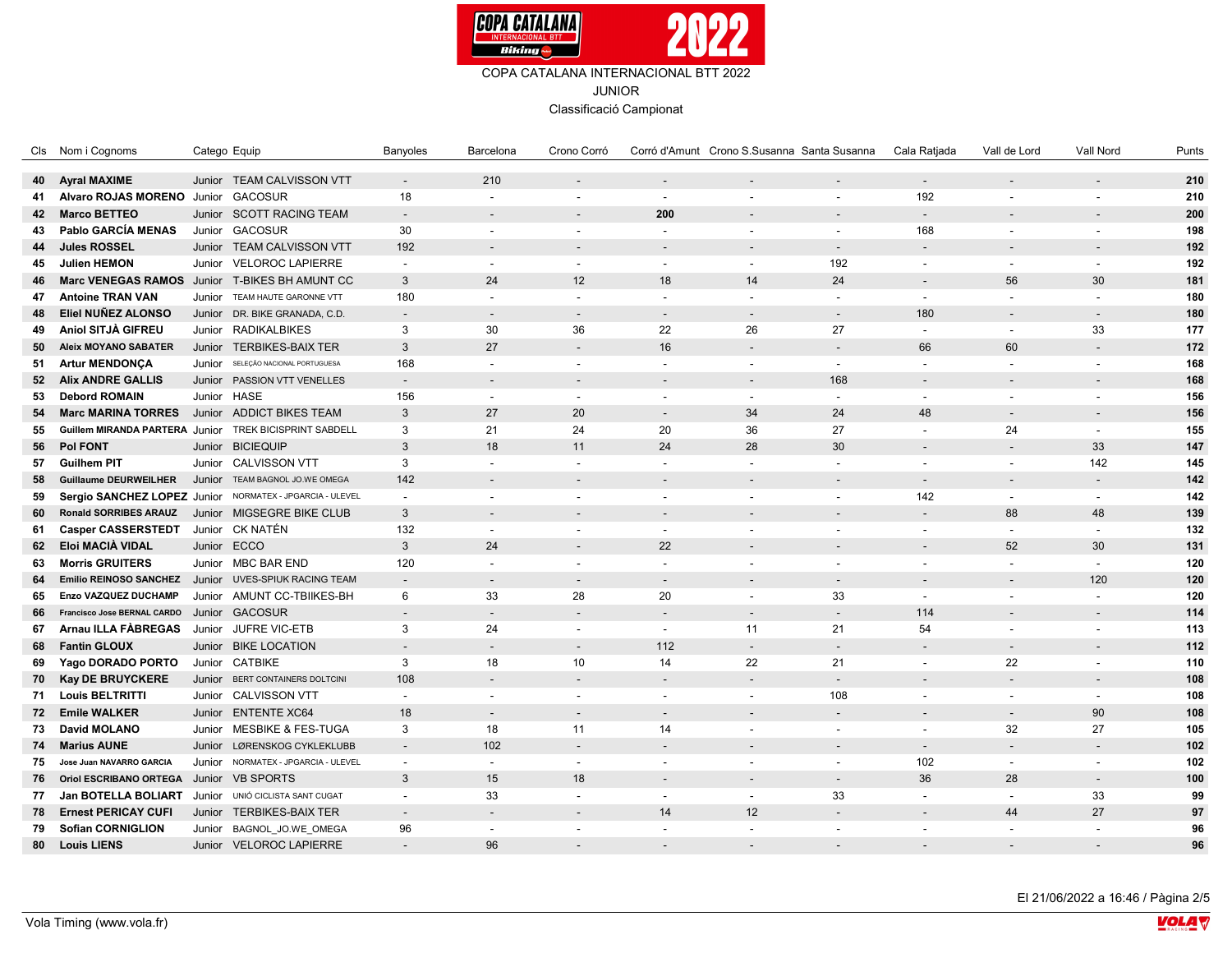

|     | Cls Nom i Cognoms               | Catego Equip                                     | Banyoles                 | Barcelona                | Crono Corró              |                                | Corró d'Amunt Crono S.Susanna Santa Susanna |                          | Cala Ratjada             | Vall de Lord             | Vall Nord                | Punts |
|-----|---------------------------------|--------------------------------------------------|--------------------------|--------------------------|--------------------------|--------------------------------|---------------------------------------------|--------------------------|--------------------------|--------------------------|--------------------------|-------|
| 81  | Ivan VILADRICH ANGUERA          | Junior BG TEAM HTI                               | 24                       |                          |                          |                                |                                             |                          |                          |                          | 72                       | 96    |
| 82  | <b>Ori HERSCOVICI</b>           | Junior<br>TEAMISGAV ORBEA RACING                 | 90                       | $\overline{a}$           | $\sim$                   | $\sim$                         |                                             | $\overline{a}$           | $\overline{\phantom{a}}$ | $\blacksquare$           |                          | 90    |
| 83  | <b>Daniel MORALES SOSA</b>      | Junior<br><b>GRAN CANARIA SKODA BIKE TEAM</b>    | $\overline{a}$           | $\overline{a}$           |                          |                                |                                             |                          | 90                       |                          |                          | 90    |
| 84  | <b>Leo MARZAL ALTEMIR</b>       | Junior BIKEPARK BAUHAUS TORREDEMBARRA            | 6                        | 36                       | $\sim$                   | $\overline{\phantom{a}}$       | 24                                          | 24                       | $\overline{\phantom{a}}$ | $\overline{\phantom{a}}$ | $\overline{\phantom{a}}$ | 90    |
| 85  | <b>Marc TELLEZ MAS</b>          | Junior                                           | $\overline{\phantom{a}}$ | 21                       |                          | 20                             |                                             | 21                       |                          | $\overline{\phantom{a}}$ | 27                       | 89    |
| 86  | Ivan GALLAGUET NAVARRO          | Junior NINETA BIKE CLUB                          | 12                       | $\overline{a}$           | $\sim$                   | $\sim$                         | $\sim$                                      | 27                       | $\overline{\phantom{a}}$ | 40                       | $\sim$                   | 79    |
| 87  | <b>Raphael GIRAUD</b>           | <b>TEAM CALVISSON VTT</b><br>Junior              | 78                       | $\overline{a}$           |                          |                                |                                             |                          | $\overline{\phantom{a}}$ | ۰                        |                          | 78    |
| 88  | <b>Lazaro CARDELL GOMEZ</b>     | TRIDEPORTE CLUB DEPORTIVO<br>Junior              | $\sim$                   | $\overline{a}$           |                          | $\overline{\phantom{a}}$       |                                             | $\overline{a}$           | 78                       | $\sim$                   |                          | 78    |
| 89  | Marti CASTAÑO VALLS             | Junior                                           | $\overline{a}$           | $\overline{a}$           |                          |                                |                                             |                          |                          | 48                       | 30                       | 78    |
| 90  | Oriol MUXÍ TATJÉ                | Junior MESBIKE & FES TUGA                        | 12                       | 30                       | $\overline{\phantom{a}}$ | 36                             | $\overline{\phantom{a}}$                    | $\overline{a}$           | $\blacksquare$           | $\overline{\phantom{a}}$ |                          | 78    |
| 91  | Diego BARDAJI FRONTONS Junior   |                                                  | $\overline{\phantom{a}}$ | $\overline{\phantom{a}}$ |                          | $\sim$                         |                                             |                          | $\overline{\phantom{a}}$ | 76                       |                          | 76    |
| 92  | Alan VILAPLANA GONZALEZ         | Junior<br>KENDA BICIOCASION BARCELONA            |                          | 27                       | $\sim$                   |                                | $\overline{\phantom{a}}$                    |                          |                          |                          |                          | 72    |
|     | <b>Leonardo TONARINI</b>        |                                                  | 3<br>6                   | 27                       |                          | 18<br>$\overline{\phantom{a}}$ |                                             | 24<br>33                 | $\blacksquare$           | $\sim$                   |                          | 66    |
| 93  |                                 | Junior IB MTB ACADEMY                            |                          | $\overline{a}$           |                          |                                |                                             | $\overline{\phantom{a}}$ |                          |                          |                          |       |
| 94  | <b>Filippo MUSSO</b>            | Junior SCOTT RACING TEAM                         | $\sim$                   |                          | $\overline{\phantom{a}}$ | 64                             | $\sim$                                      |                          | $\overline{\phantom{a}}$ | $\overline{\phantom{a}}$ | $\overline{\phantom{a}}$ | 64    |
| 95  | Jelte JOCHEMS                   | Junior<br>TEAM NL THE NETHERLANDS                | 60                       | $\overline{a}$           |                          | $\sim$                         |                                             | $\overline{\phantom{a}}$ |                          |                          |                          | 60    |
| 96  | <b>Armand PEÑA CANO</b>         | Junior EC ODENA                                  | 3                        | $\sim$                   | $\sim$                   | 14                             | $\overline{\phantom{a}}$                    | 21                       | $\blacksquare$           | 22                       |                          | 60    |
| 97  | Pablo BASSAS CAMARERO           | Junior OPEN NATURA                               | 3                        | 27                       |                          | $\sim$                         | $\overline{\phantom{a}}$                    | 30                       |                          | $\overline{a}$           |                          | 60    |
| 98  | <b>Martí CAMPMOL PAYET</b>      | Junior RADICALBIKES                              | 9                        | $\overline{a}$           | $\sim$                   | $\overline{\phantom{a}}$       | 16                                          | 33                       | $\blacksquare$           | $\overline{\phantom{a}}$ |                          | 58    |
| 99  | <b>Freek BOUTEN</b>             | Junior<br>NATIONAL TEAM THE NETHERLANDS          | 54                       | $\overline{a}$           |                          | $\sim$                         |                                             | $\overline{a}$           | $\overline{\phantom{a}}$ |                          |                          | 54    |
| 100 | <b>Thibaut KAHLHOVEN</b>        | Junior TEAM CREUSE MAINSAT EVAUX                 | $\blacksquare$           | $\sim$                   | $\sim$                   | 52                             | $\overline{\phantom{a}}$                    | $\blacksquare$           | $\blacksquare$           | $\blacksquare$           |                          | 52    |
| 101 | Francisco PAREJO LORENZO        | Junior CAT BIKE CLUB CICLISTA                    | 3                        | 18                       |                          | 12                             |                                             | 18                       |                          |                          |                          | 51    |
|     | 102 Tristan ARIOLI              | Junior VELOROC LAPIERRE                          | 48                       | $\sim$                   | $\sim$                   | $\sim$                         | $\sim$                                      | $\sim$                   | $\overline{\phantom{a}}$ | $\overline{\phantom{a}}$ |                          | 48    |
| 103 | <b>Pau MORILLA CODINA</b>       | Junior JUFRE VIC-ETB                             | 3                        | 18                       | 11                       | 16                             | $\overline{\phantom{a}}$                    | $\overline{a}$           |                          |                          |                          | 48    |
| 104 | Oriol CASABÓ TARRÉS             | <b>TERBIKES- BAIX TER</b><br>Junior              | 3                        | 18                       | $\sim$                   | 14                             | 11                                          | $\overline{a}$           | $\overline{a}$           | $\overline{a}$           |                          | 46    |
|     | 105 Aleix LLORT MAS             | Junior                                           | $\overline{\phantom{0}}$ | $\overline{\phantom{a}}$ | 22                       | 22                             |                                             |                          |                          | $\overline{\phantom{a}}$ |                          | 44    |
| 106 | Josep MIRALLES BOIXADERA        | Junior<br><b>BIKE KIDS TBELLES TEAM</b>          | $\sim$                   | $\overline{a}$           | 11                       | $\overline{\phantom{a}}$       | 11                                          | 21                       | $\overline{a}$           | $\overline{\phantom{a}}$ |                          | 43    |
| 107 | <b>Jules CORMIER</b>            | PASSION VTT VENELLES<br>Junior                   | 36                       | $\overline{\phantom{a}}$ | $\sim$                   | $\overline{\phantom{a}}$       | $\overline{\phantom{a}}$                    | $\overline{a}$           | $\overline{\phantom{a}}$ | $\overline{\phantom{a}}$ |                          | 36    |
| 108 | Iñaki FERNANDEZ CONTIN          | Junior<br>SALTOKI-OLZA-SAGARDOY                  | $\overline{a}$           | $\overline{a}$           | $\overline{\phantom{a}}$ | $\overline{\phantom{a}}$       | $\sim$                                      | $\overline{\phantom{a}}$ | 33                       | $\overline{\phantom{a}}$ |                          | 33    |
| 109 | <b>Matyas VONDRACEK</b>         | Junior ROUVY SPECIALIZED                         | 33                       |                          |                          |                                |                                             |                          |                          |                          |                          | 33    |
|     | 110 Oron ARGOV                  | Junior MASTERS HAIFA                             | 33                       | $\overline{a}$           | $\sim$                   | $\overline{\phantom{a}}$       | $\sim$                                      | $\overline{a}$           | $\overline{\phantom{a}}$ | $\overline{\phantom{a}}$ | $\overline{\phantom{a}}$ | 33    |
| 111 | Miguel MAESTRA SIMÓN            | VALERO- BH RACING TEAM<br>Junior                 | $\overline{\phantom{a}}$ | $\overline{\phantom{a}}$ |                          |                                |                                             | $\overline{\phantom{a}}$ | 33                       |                          |                          | 33    |
|     | 112 Guilherme BARROS            | Junior<br>SELEÇÃO NACIONAL DE PORTUGUESA         | 33                       | $\overline{a}$           |                          | $\overline{\phantom{a}}$       | $\overline{\phantom{a}}$                    | $\overline{a}$           | $\overline{\phantom{a}}$ | $\overline{a}$           |                          | 33    |
| 113 | <b>Miguel CARMONA RODRIGUEZ</b> | Junior PREMIUM MG, C.C.                          | $\overline{\phantom{0}}$ | $\overline{\phantom{a}}$ |                          |                                |                                             |                          | 33                       |                          |                          | 33    |
|     | 114 Marius ANDRE                | Junior HG GREEN BIKE                             | 3                        | $\overline{a}$           | $\sim$                   |                                | $\overline{\phantom{a}}$                    | 30                       | $\overline{a}$           | $\overline{a}$           |                          | 33    |
|     | 115 Nil CEAMANOS SANGLAS        | JUFRÉ VIC-ETB<br>Junior                          | 3                        | 18                       | 10                       |                                |                                             | $\overline{a}$           | $\overline{\phantom{a}}$ | $\overline{\phantom{a}}$ |                          | 31    |
|     | 116 Naël ROUFFIAC               | TEAM VCA ANJOS KTM<br>Junior                     | 30                       | $\overline{a}$           | $\blacksquare$           | $\overline{\phantom{a}}$       | $\overline{\phantom{a}}$                    | $\overline{a}$           | $\overline{\phantom{a}}$ | $\overline{\phantom{a}}$ |                          | 30    |
|     | 117 Julien BARD                 | TEAM MTB SCOTT FRIBOURG<br>Junior                | 30                       | $\overline{\phantom{0}}$ |                          |                                |                                             |                          |                          |                          |                          | 30    |
|     | 118 Hugo LORENTZ                | Junior TEAM CREUSE MAINSAT EVAUX                 | 30                       | $\overline{a}$           | $\blacksquare$           | $\overline{\phantom{a}}$       | $\sim$                                      | $\overline{a}$           | $\overline{\phantom{a}}$ | $\overline{\phantom{a}}$ | $\overline{\phantom{a}}$ | 30    |
|     | 119 Lucas CAILLETEAU            | <b>VCBA</b><br>Junior                            | 3                        | $\sim$                   |                          |                                |                                             |                          |                          |                          | 27                       | 30    |
| 120 |                                 | Victor SANCHEZ GONZALEZ Junior TERBIKES-BAIX TER | $\overline{a}$           | 18                       | 11                       |                                |                                             | $\overline{a}$           |                          | $\overline{\phantom{a}}$ |                          | 29    |
|     | 121 Rafael SOUSA                | Junior SELEÇÃO NACIONAL PORTUGUESA               | 27                       |                          |                          |                                |                                             |                          |                          |                          |                          | 27    |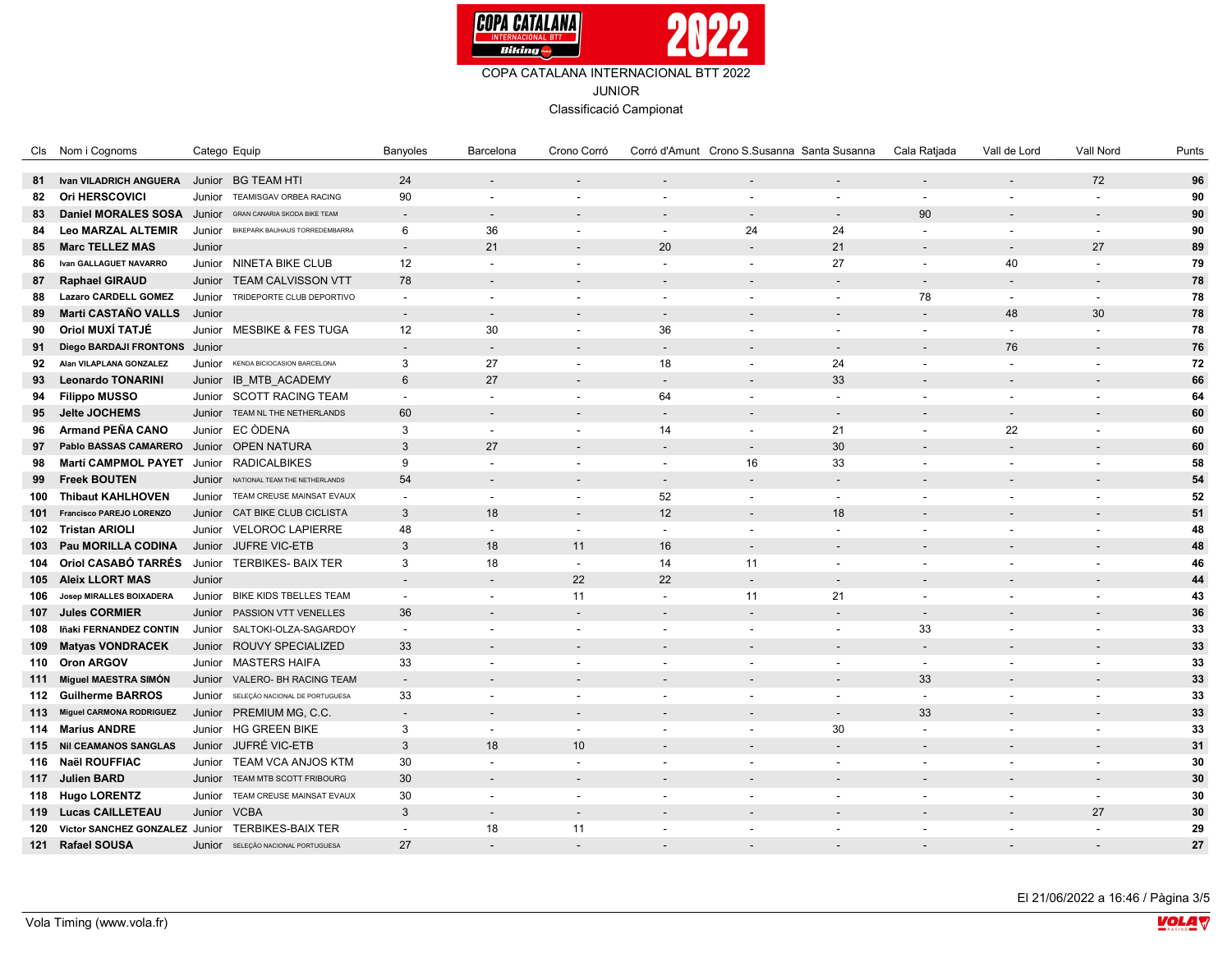

|     | Cls Nom i Cognoms                                 | Catego Equip                            | Banyoles                 | Barcelona                | Crono Corró              |                          | Corró d'Amunt Crono S.Susanna Santa Susanna |                          | Cala Ratjada             | Vall de Lord             | Vall Nord                | Punts |
|-----|---------------------------------------------------|-----------------------------------------|--------------------------|--------------------------|--------------------------|--------------------------|---------------------------------------------|--------------------------|--------------------------|--------------------------|--------------------------|-------|
|     | 122 Thomas GHIBAUDO                               | Junior VELO PROSHOP BY MAXPERF          | 27                       | $\overline{\phantom{a}}$ |                          |                          |                                             | $\sim$                   | $\overline{\phantom{a}}$ | $\overline{\phantom{a}}$ |                          | 27    |
|     | 123 Matheo RIBERA                                 | Junior HG GREEN BIKE                    | $\overline{\phantom{a}}$ | $\overline{\phantom{a}}$ | $\sim$                   | $\overline{\phantom{a}}$ | $\overline{\phantom{a}}$                    | 27                       | $\overline{\phantom{a}}$ | $\blacksquare$           |                          | 27    |
|     | 124 Andrea ZUMELLI                                | Junior SWISS NATIONAL TEAM              | 27                       | $\overline{\phantom{a}}$ |                          |                          |                                             |                          |                          |                          |                          | 27    |
|     | 125 Carlos SIMON VELASCO Junior RECAMBIOS CALLEJO |                                         | $\blacksquare$           | $\sim$                   | $\sim$                   | $\overline{\phantom{a}}$ | $\overline{\phantom{a}}$                    | $\blacksquare$           | $\blacksquare$           | $\sim$                   | 27                       | 27    |
| 126 | Jordi LÓPEZ GARCÍA                                | Junior<br>TREK BICISPRINT SABADELL      | 3                        | 24                       |                          |                          |                                             |                          |                          |                          |                          | 27    |
|     | 127 Jonas Kind HØYDAHL                            | Junior NORWEGIAN NATIONAL TEAM          | 24                       | $\overline{\phantom{a}}$ |                          | $\overline{\phantom{a}}$ | $\overline{\phantom{a}}$                    | $\overline{\phantom{a}}$ | $\blacksquare$           | $\overline{\phantom{a}}$ | $\sim$                   | 24    |
|     |                                                   | Junior GERMANY                          | 24                       | $\sim$                   |                          |                          |                                             |                          |                          |                          |                          | 24    |
|     | 128 Maurice BETTENHAUSEN                          | Junior JUFRE VIC ETB                    |                          |                          |                          |                          |                                             |                          |                          |                          |                          |       |
| 129 | Killian BARROSO BLANCH                            |                                         | 3<br>3                   | 21<br>21                 |                          | $\overline{\phantom{a}}$ | $\overline{\phantom{a}}$                    | $\overline{\phantom{a}}$ | $\blacksquare$           | $\blacksquare$           |                          | 24    |
|     | 130 August ARAÑÓ ALONSO                           | Junior<br>KENDA BICIOCASIÓN BARCELONA   |                          |                          |                          |                          |                                             |                          |                          |                          |                          | 24    |
|     | 131 Daniel MACHO JIMÉNEZ Junior GACOSUR           |                                         | 21                       | $\overline{\phantom{a}}$ |                          | $\overline{\phantom{a}}$ | $\overline{\phantom{a}}$                    | $\overline{\phantom{a}}$ | $\blacksquare$           | $\overline{\phantom{a}}$ |                          | 21    |
|     | 132 Tomás GASPAR                                  | Junior SELEÇÃO NACIONAL PORTUGUESA      | 21                       | $\overline{a}$           |                          | $\overline{\phantom{a}}$ |                                             |                          |                          |                          |                          | 21    |
|     | 133 Kalweit JONATHAN                              | Junior CTA                              | $\overline{\phantom{a}}$ | $\sim$                   | $\sim$                   | 20                       | $\overline{\phantom{a}}$                    | $\blacksquare$           | $\blacksquare$           | $\blacksquare$           |                          | 20    |
|     | 134 Adria MASET RUSTULLET                         | Junior CCVILAJUIGA-EOBIKES              | 3                        |                          |                          | 16                       |                                             |                          |                          |                          |                          | 19    |
|     | 135 Eneit VETIZ APEZETXEA Junior KATEA-BIKE       |                                         | 18                       | $\sim$                   | $\overline{\phantom{a}}$ | $\overline{\phantom{a}}$ | $\overline{\phantom{a}}$                    | $\blacksquare$           | $\overline{\phantom{a}}$ | $\overline{\phantom{a}}$ | $\overline{\phantom{a}}$ | 18    |
|     | 136 Leon TAILLIEU                                 | ORBEA G-BIKES MTB RACING TEAM<br>Junior | 18                       | $\overline{\phantom{a}}$ |                          |                          |                                             |                          |                          |                          |                          | 18    |
|     | 137 Quentin GUTH                                  | Junior TREK GIROMAGNY                   | 18                       | $\sim$                   |                          | $\overline{\phantom{a}}$ |                                             | $\blacksquare$           | $\blacksquare$           | $\overline{\phantom{a}}$ |                          | 18    |
|     | 138 Iker MARIN                                    | TREK BICISPRINT SABADELL<br>Junior      | $\overline{\phantom{a}}$ | 18                       |                          |                          |                                             |                          |                          |                          |                          | 18    |
|     | 139 Quentin LUCHINI                               | <b>VCA ANJOS KTM</b><br>Junior          | 18                       | $\overline{\phantom{a}}$ |                          | $\overline{\phantom{a}}$ |                                             | $\overline{\phantom{a}}$ | $\overline{\phantom{a}}$ | $\overline{\phantom{a}}$ |                          | 18    |
|     | 140 Roger CAMPO CANO                              | Junior RAYOTEAM CLUB ESPORTIU           | $\overline{a}$           | 18                       |                          |                          |                                             |                          |                          |                          |                          | 18    |
|     | 141 Emeric SALEM                                  | ÉVASION POURPRE<br>Junior               | 18                       | $\sim$                   | $\blacksquare$           | $\sim$                   | $\overline{\phantom{a}}$                    | $\blacksquare$           | $\blacksquare$           | $\blacksquare$           |                          | 18    |
|     | 142 Arnau PRIETO RODRIGUEZ                        | <b>3HM CLUB ESPORTIU</b><br>Junior      | $\overline{\phantom{a}}$ |                          |                          | 16                       |                                             |                          |                          |                          |                          | 16    |
|     | 143 Pierre Louis BENNET                           | <b>VCR</b><br>Junior                    | 15                       | $\sim$                   |                          | $\overline{\phantom{a}}$ | $\overline{\phantom{a}}$                    | $\overline{\phantom{a}}$ | $\overline{\phantom{a}}$ | $\blacksquare$           | $\overline{\phantom{a}}$ | 15    |
|     | 144 Edgar LARRIEU                                 | Junior TEAM HAUTE GARONNE VTT           | 15                       | $\sim$                   |                          |                          |                                             |                          |                          |                          |                          | 15    |
|     | 145 Pol QUESADA BERNAL                            | Junior KENDA BICIOCASION BARCELONA      | $\overline{a}$           | 15                       |                          | $\overline{\phantom{a}}$ |                                             | $\overline{a}$           | $\overline{a}$           | $\overline{\phantom{a}}$ |                          | 15    |
|     | 146 Vincent MAZIMANN                              | Junior TREK GIROMAGNY                   | 15                       | $\blacksquare$           |                          |                          |                                             |                          |                          |                          |                          | 15    |
|     | 147 Fadri BERNET                                  | MÖBEL MÄRKI MTB PRO TEAM<br>Junior      | 15                       | $\overline{\phantom{a}}$ |                          | $\overline{\phantom{a}}$ | $\blacksquare$                              |                          | $\blacksquare$           |                          |                          | 15    |
| 148 | <b>Pierre SAINT MARTIN</b>                        | Junior TEAM NIMES CYCLISME              | 15                       | $\sim$                   |                          |                          |                                             |                          |                          |                          |                          | 15    |
|     | 149 Nathan JOUHAULT                               | Junior C.S.G CYCLISME                   | 15                       | $\sim$                   | $\blacksquare$           | $\overline{\phantom{a}}$ | $\overline{\phantom{a}}$                    | $\overline{a}$           | $\overline{\phantom{a}}$ | $\sim$                   |                          | 15    |
|     | 150 Camille GROUSSET                              | Junior UVC COMPETITION                  | 15                       |                          |                          |                          |                                             |                          |                          |                          |                          | 15    |
|     | 151 Nathan CHAMBLAS                               | Junior XC 63 TEAM                       | 15                       | $\sim$                   | $\overline{\phantom{a}}$ | $\overline{\phantom{a}}$ | $\overline{\phantom{a}}$                    | $\overline{\phantom{a}}$ | $\blacksquare$           | $\overline{\phantom{a}}$ | $\overline{\phantom{a}}$ | 15    |
|     | 152 Adrià MASCORT VILARDOSA                       | Junior JUFRECYCLING                     | 3                        | $\sim$                   | 10                       |                          |                                             |                          |                          |                          |                          | 13    |
|     | 153 Corentin KELLER                               | Junior TREK GIROMAGNY                   | 12                       | $\sim$                   | $\sim$                   | $\overline{\phantom{a}}$ | $\overline{\phantom{a}}$                    | $\blacksquare$           | $\blacksquare$           | $\blacksquare$           |                          | 12    |
|     | 154 Enzo TOMATIS                                  | Junior AIX VTT                          | 12                       | $\overline{a}$           |                          |                          |                                             |                          |                          |                          |                          | 12    |
|     | 155 Lucas PINEAU                                  | TEAM LAVAL CYCLISME 53<br>Junior        | 12                       | $\overline{\phantom{a}}$ | $\overline{\phantom{a}}$ |                          |                                             |                          | $\blacksquare$           | $\blacksquare$           |                          | 12    |
|     | 156 Clement PARROT                                | VELO CLUB MENDE LOZERE<br>Junior        | 12                       | $\overline{a}$           |                          |                          |                                             |                          |                          |                          |                          | 12    |
|     | 157 Matan SHEMER                                  | Junior VCI                              | 12                       | $\sim$                   | $\overline{\phantom{a}}$ | $\overline{\phantom{a}}$ | $\overline{\phantom{a}}$                    | $\overline{a}$           | $\blacksquare$           | $\blacksquare$           |                          | 12    |
|     | 158 Eloi BALLÚS VILA                              | JUFRÉ VIC-ETB                           | $\overline{\phantom{0}}$ |                          | 10                       |                          |                                             |                          |                          |                          |                          | 10    |
|     | 159 Marc ZARAGOZA PASCUAL Junior CYCLIC TEAM      | Junior                                  |                          |                          | $\overline{\phantom{a}}$ |                          |                                             |                          |                          |                          |                          |       |
|     |                                                   |                                         | 9                        | $\sim$                   |                          | $\overline{\phantom{a}}$ | $\overline{\phantom{a}}$                    | $\overline{\phantom{a}}$ | $\blacksquare$           | $\overline{\phantom{a}}$ |                          | 9     |
|     | 160 Victor ARLES                                  | Junior V2O                              | 9                        | $\overline{\phantom{a}}$ |                          |                          |                                             |                          |                          |                          |                          | 9     |
|     | 161 Liuc PLANA JUANOLA                            | Junior TEAM TORRENT                     | 9                        | $\overline{\phantom{a}}$ | $\blacksquare$           | $\overline{\phantom{a}}$ | $\overline{\phantom{a}}$                    | $\overline{a}$           | $\blacksquare$           | $\overline{\phantom{a}}$ |                          | 9     |
|     | 162 Martí MARRODÁN TIO                            | <b>JUFRE VIC - ETB</b><br>Junior        | q                        |                          |                          |                          |                                             |                          |                          |                          |                          | 9     |